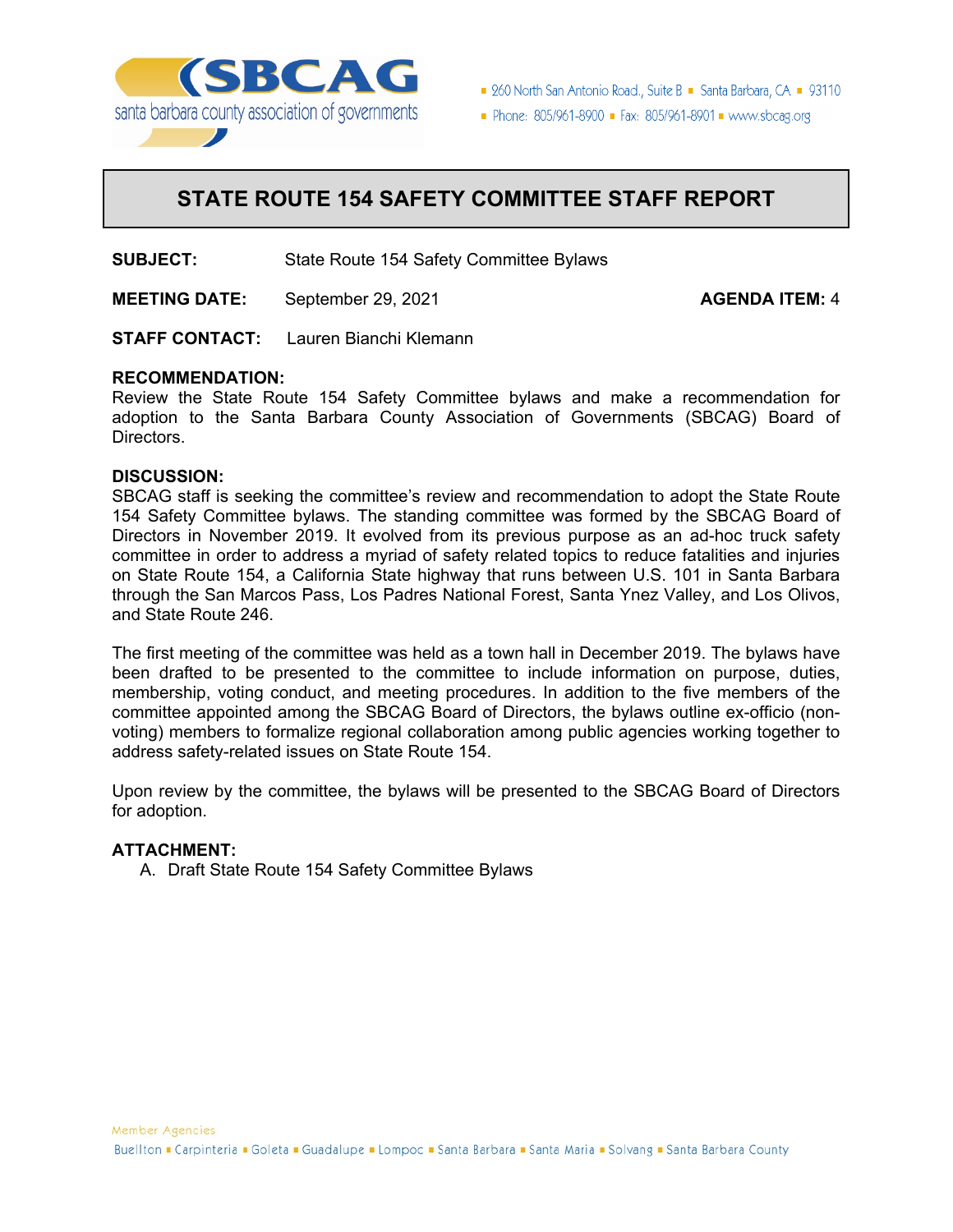



■ 260 North San Antonio Road., Suite B ■ Santa Barbara, CA ■ 93110

Phone: 805/961-8900 - Fax: 805/961-8901 - www.sbcag.org

#### **[DRAFT] State Route 154 Safety Committee BYLAWS**

Adopted by SBCAG Board [INSERT DATE]

# **1.0 COMMITTEE PURPOSE**

The State Route 154 Safety Committee (committee) is a standing committee formed by the Santa Barbara County Association of Governments (SBCAG) in 2019 to assist with convening public agencies to address safety concerns and improvements on State Route 154. The purpose of the committee is to serve as a forum to address safety-related issues among committee members and the public. State Route 154 is a California State highway that runs between U.S. 101 in Santa Barbara through the San Marcos Pass, Los Padres National Forest, Santa Ynez Valley, and Los Olivos, and State Route 246.

The committee serves in an advisory capacity to the SBCAG Board of Directors and does not have policy making authority.

#### **2.0 MEMBERSHIP**

Membership of the committee shall include five members of SBCAG Board of Directors appointed annually by the SBCAG Board of Directors, at the beginning of each calendar year.

Ex-officio (non-voting) members shall include the State Senator representing California's 19<sup>th</sup> Senate District; State Assemblymember representing California's 37<sup>th</sup> Assembly District; California Highway Patrol in Buellton and Santa Barbara; Caltrans, District 5; Santa Barbara County Public Works Division; and Santa Ynez Band of Chumash Indians.

SBCAG staff shall provide support to the committee including scheduling of meeting locations, preparing and distributing agendas and meeting materials, and taking meeting minutes.

#### **3.0 GENERAL DUTIES**

- 3.1 The committee shall serve in an advisory capacity to the SBCAG Board of Directors and may make recommendations on issues within the scope of its purpose.
- 3.2 The committee may collect information, hold hearings, review reports, receive presentations, provide comments, make findings and recommendations, and issue reports related to public safety on State Route 154.
- 3.3 SBCAG staff shall provide administrative and technical support to the committee. The committee shall be provided such information by SBCAG staff or by any public agency whose jurisdiction intersects with State Route 154 as necessary to carry out its duties.